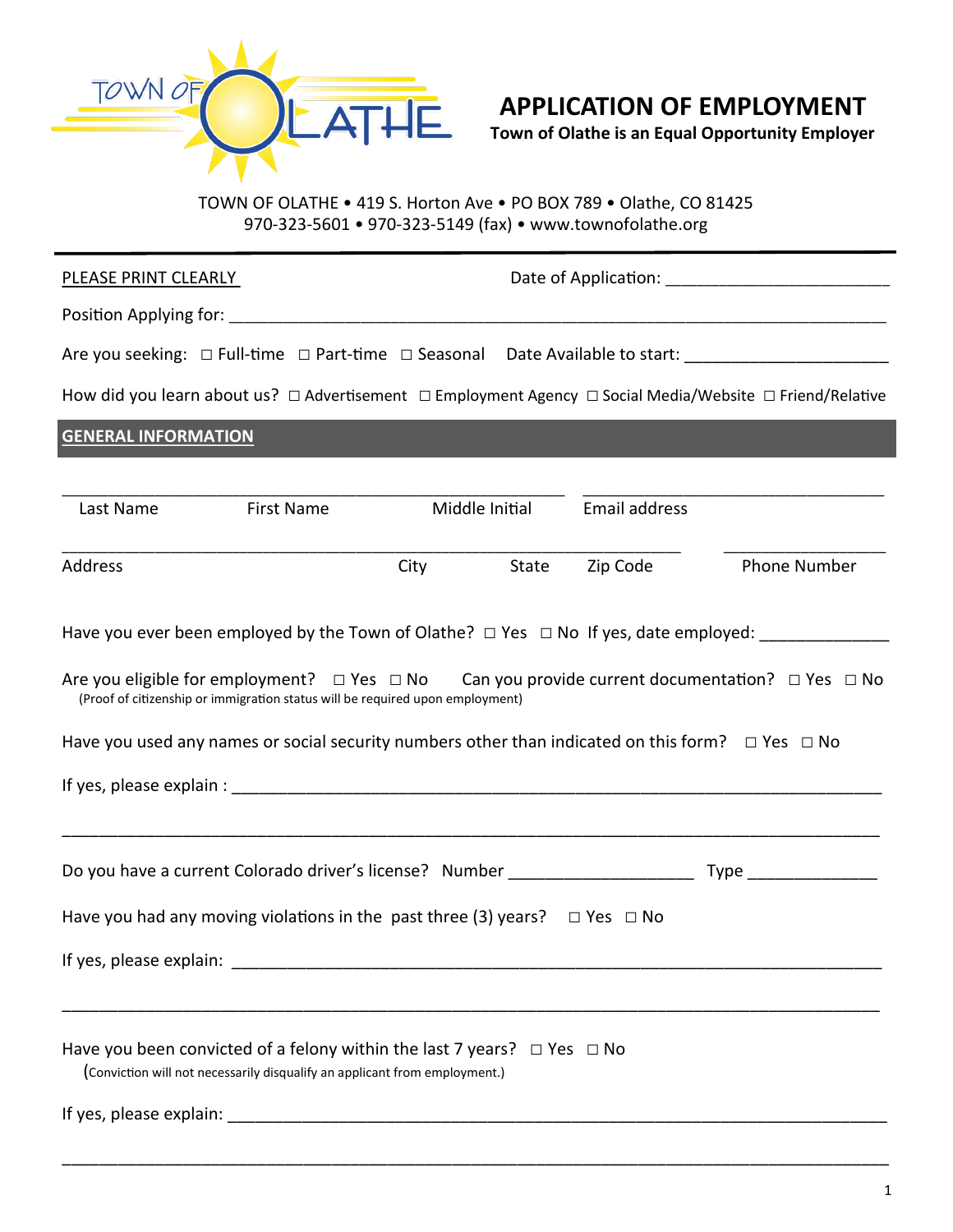## **EMPLOYMENT EXPERIENCE**

List most recent employment first. Include any job-related military service assignments , temporary and summer job and volunteer activities. You may exclude organizations which indicate race, color, religion, gender, national origin, disabilities or other protected status. This section must be completed, even if resume is attached. No more than 10 years history is recommended.

| <b>Employer Name and Address:</b> | Position title/duties, skills: |                                     |
|-----------------------------------|--------------------------------|-------------------------------------|
|                                   |                                |                                     |
|                                   |                                | Reason for leaving: _____________   |
|                                   |                                |                                     |
| Phone#<br>Supervisor              |                                |                                     |
|                                   |                                |                                     |
| <b>Employer Name and Address:</b> | Position title/duties, skills: | Start date: ______________________  |
|                                   |                                |                                     |
|                                   |                                | Reason for leaving: _____________   |
|                                   |                                |                                     |
| Supervisor<br>Phone #             |                                |                                     |
|                                   |                                |                                     |
| <b>Employer Name and Address:</b> | Position title/duties, skills: |                                     |
|                                   |                                | End date: _________________________ |
|                                   |                                | Reason for leaving: _____________   |
|                                   |                                |                                     |
| Phone #<br>Supervisor             |                                |                                     |
|                                   |                                |                                     |
| <b>Employer Name and Address:</b> | Position title/duties, skills: |                                     |
|                                   |                                | End date: ________________________  |
|                                   |                                | Reason for leaving: ____________    |
|                                   |                                |                                     |
| Phone #<br>Supervisor             |                                |                                     |
|                                   |                                |                                     |
| <b>Employer Name and Address:</b> | Position title/duties, skills: | Start date: __________________      |
|                                   |                                |                                     |
|                                   |                                | Reason for leaving: _____________   |
|                                   |                                |                                     |
| Supervisor<br>Phone #             |                                |                                     |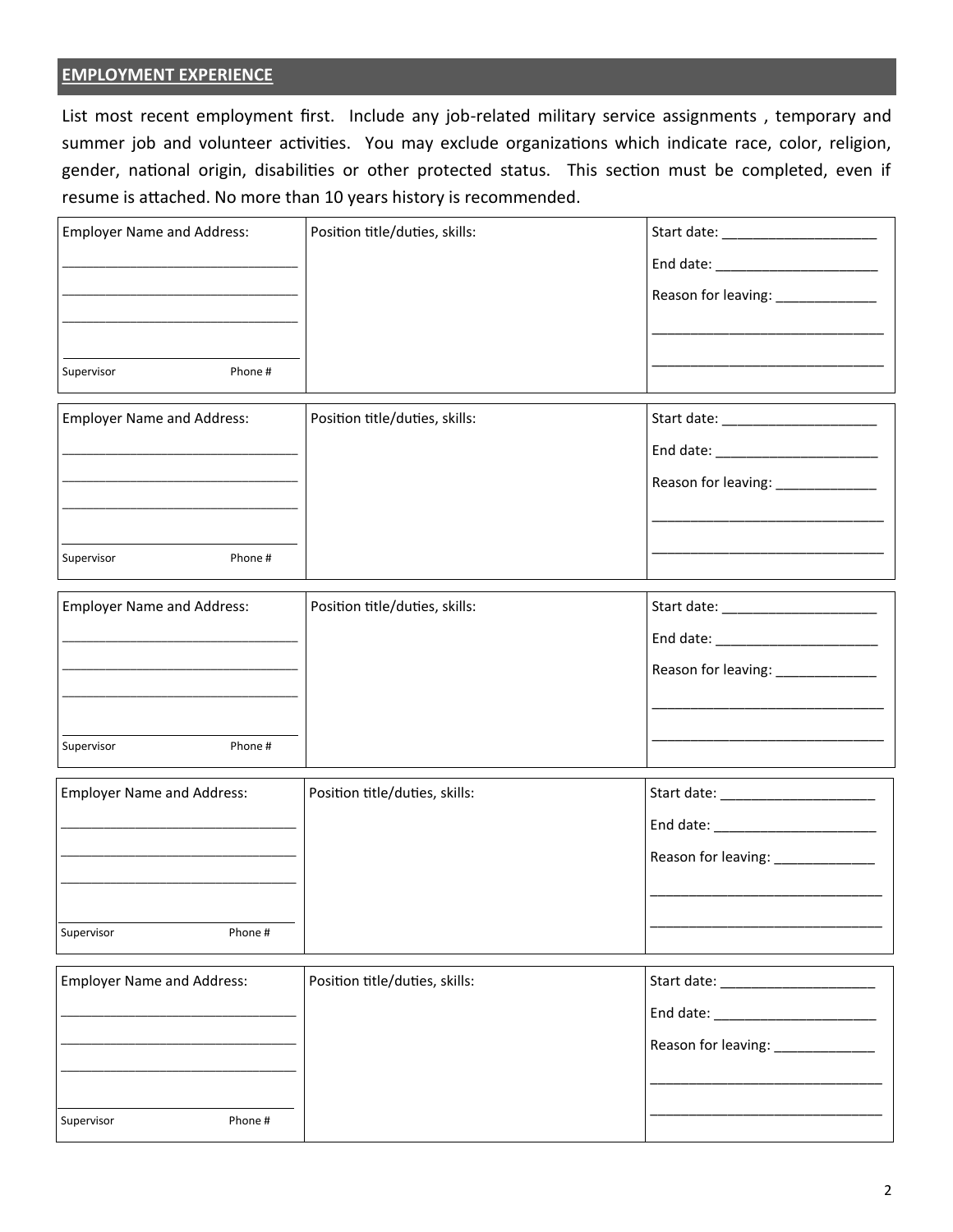Describe any specialized training and skills you have that make you a good candidate for this job:

List any additional Certifications or skills you have.

State any additional information you feel may be helpful in considering your application:

## **EDUCATION:**

| Name of School          | Location of School | Course of Study | Years<br>Completed | Diploma/Degree<br>Received |
|-------------------------|--------------------|-----------------|--------------------|----------------------------|
| High School             |                    | General         |                    |                            |
| College/University      |                    |                 |                    |                            |
| <b>Technical School</b> |                    |                 |                    |                            |

| REFERENCES: Include ONLY individuals familiar with your work ability |                     |              |                |  |  |
|----------------------------------------------------------------------|---------------------|--------------|----------------|--|--|
| Name & Address                                                       | <b>Phone Number</b> | Relationship | Years<br>Known |  |  |
|                                                                      |                     |              |                |  |  |
|                                                                      |                     |              |                |  |  |
|                                                                      |                     |              |                |  |  |
|                                                                      |                     |              |                |  |  |